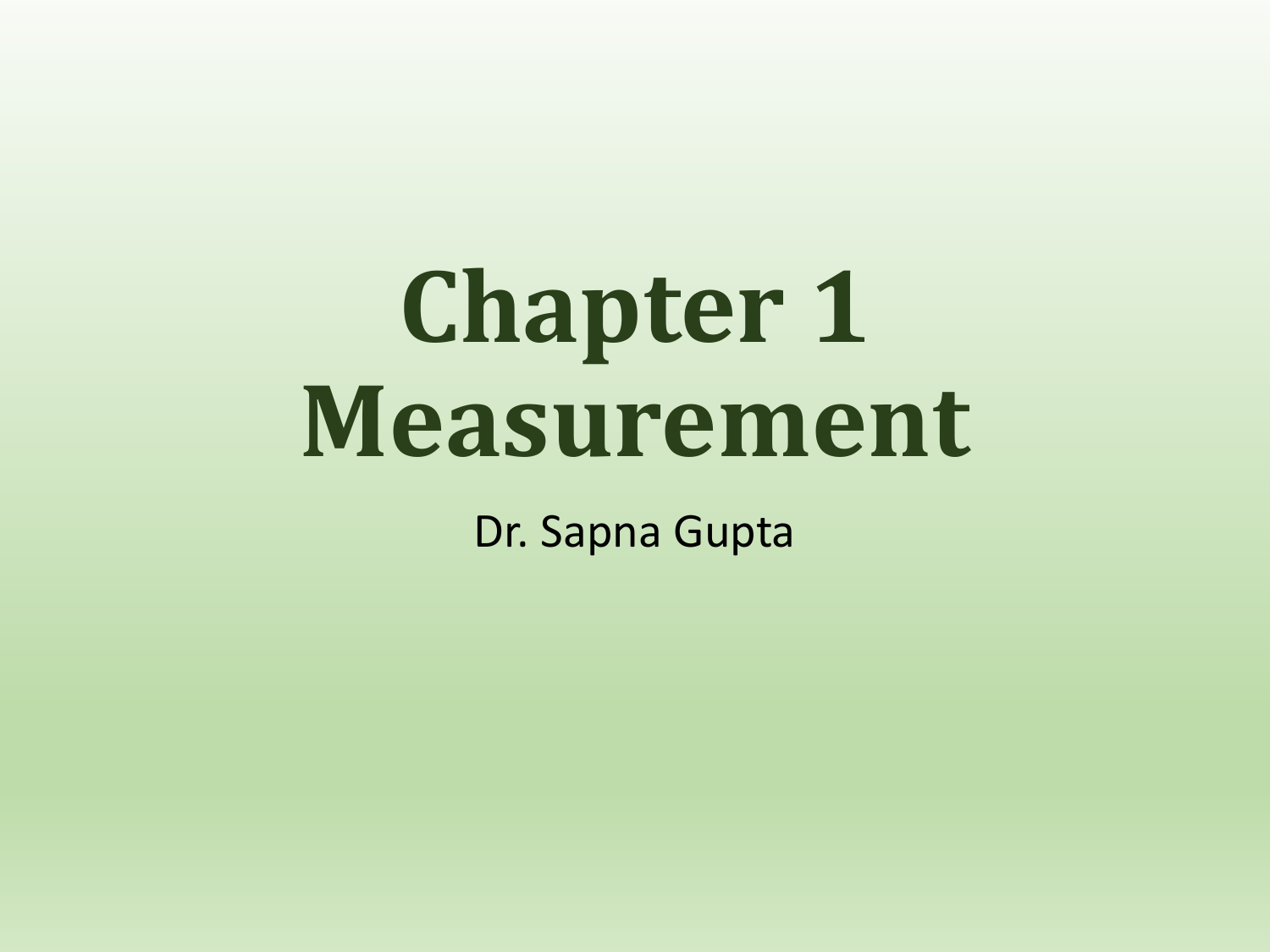## **Scientific Method**

- •Observation
- •Hypothesis

## •**Experimentation**

- •Theory
- Law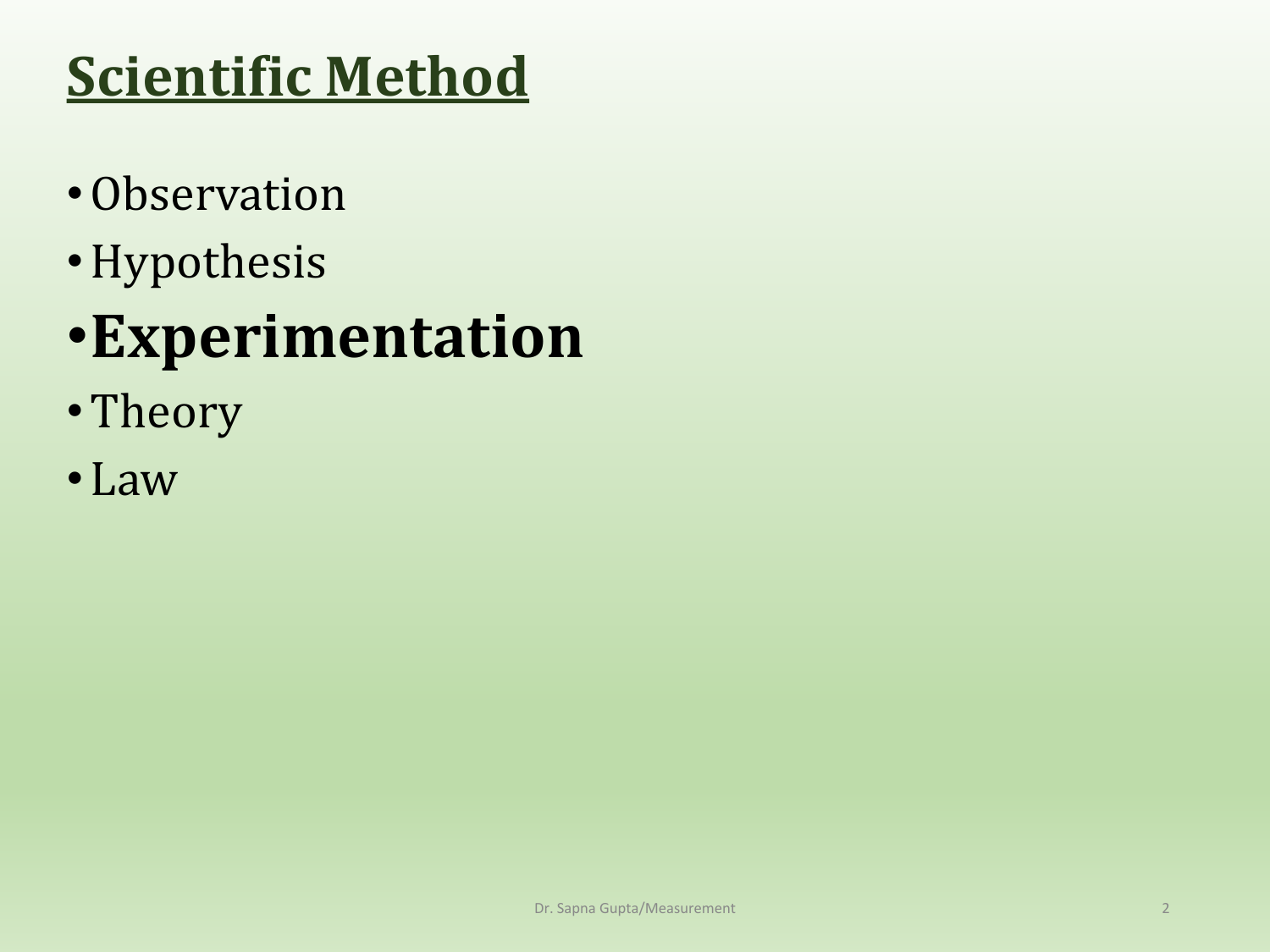#### **Measurement**

Any number is useless without any units. Units are used to signify what quantity has been measured.

| <b>Physical Quality</b> | <b>Non SI</b>              | SI          |
|-------------------------|----------------------------|-------------|
| Length                  | Miles, feet                | Meters (m)  |
| Weight                  | Pounds, ounces             | Grams (g)   |
| Time                    | Seconds                    | Seconds (s) |
| Temperature             | Degree Fahrenheit, Celsius | Kelvin (K)  |
| Electric current        | Ampere                     | Ampere (A)  |
| Volume                  | Gallons, quarts            | Liters (L)  |
| Pressure                | Atm, torr, Pascal          | Newtons (N) |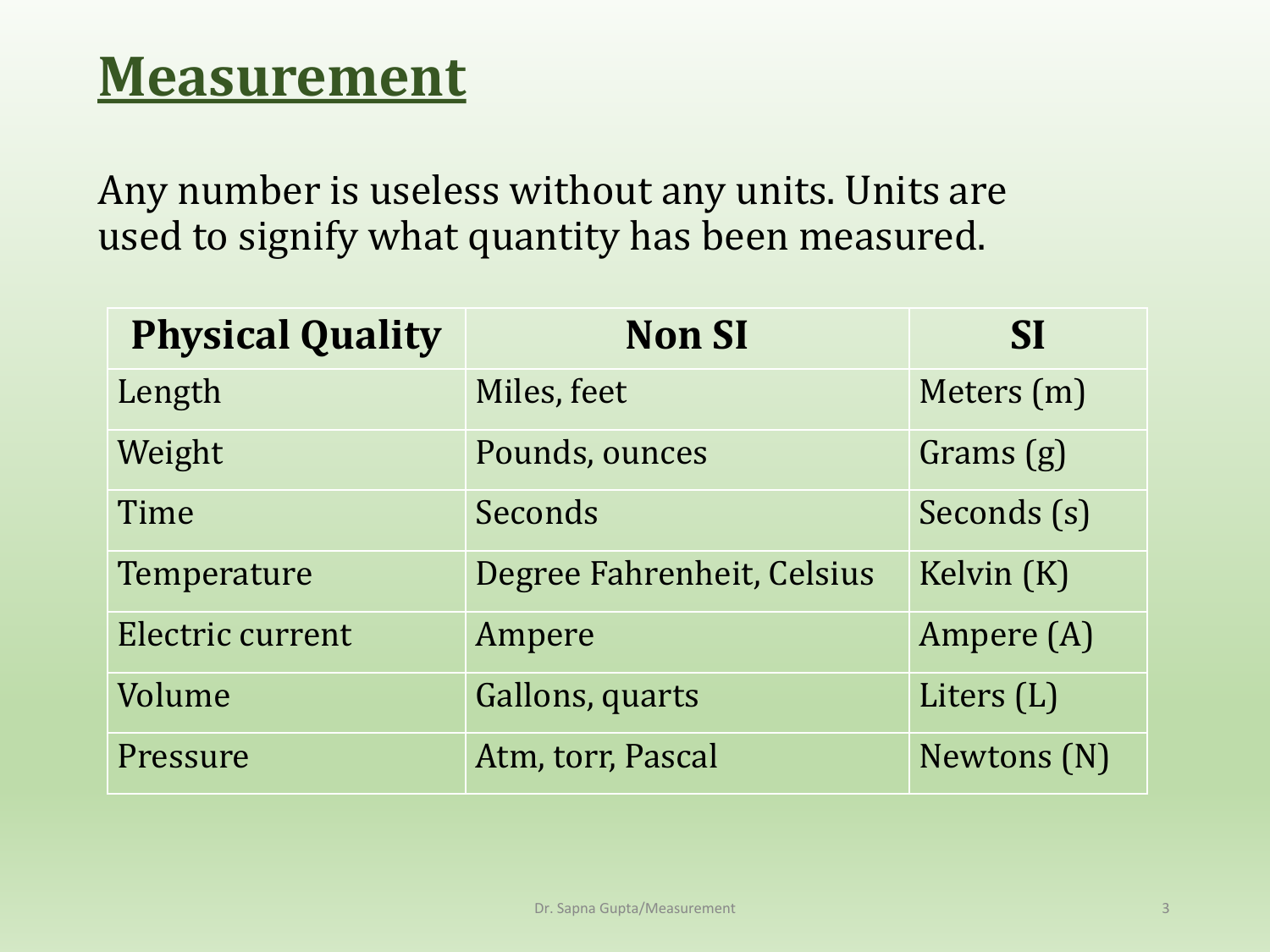#### **Instruments Used for Measurement**

- Length: meter stick or measuring tape
- Time: stop watch or watch
- Solid Volume: meter stick
- Liquid Volume: measuring cylinder, beakers
- Temperature: mercury or digital thermometer
- •Weight: electronic balance, analytical balance
- •Pressure: barometer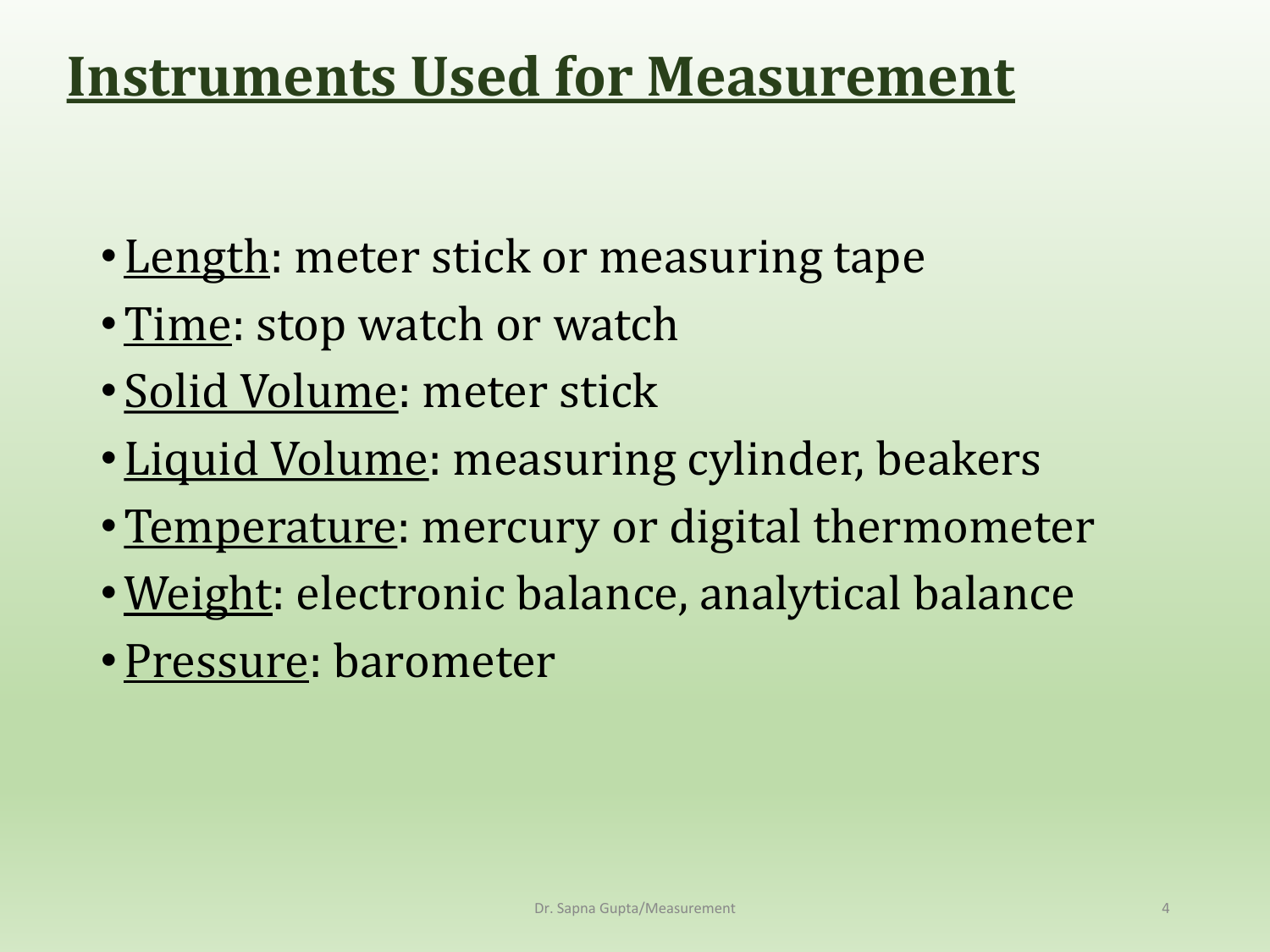## **Non SI Units**

What unit is larger? Pint or gallon? **Gallon: 1 gallon = 4 pints** Inch or foot **Foot: 1 ft = 12 inches** Score or decade?

*Which means there are issues with non SI units.*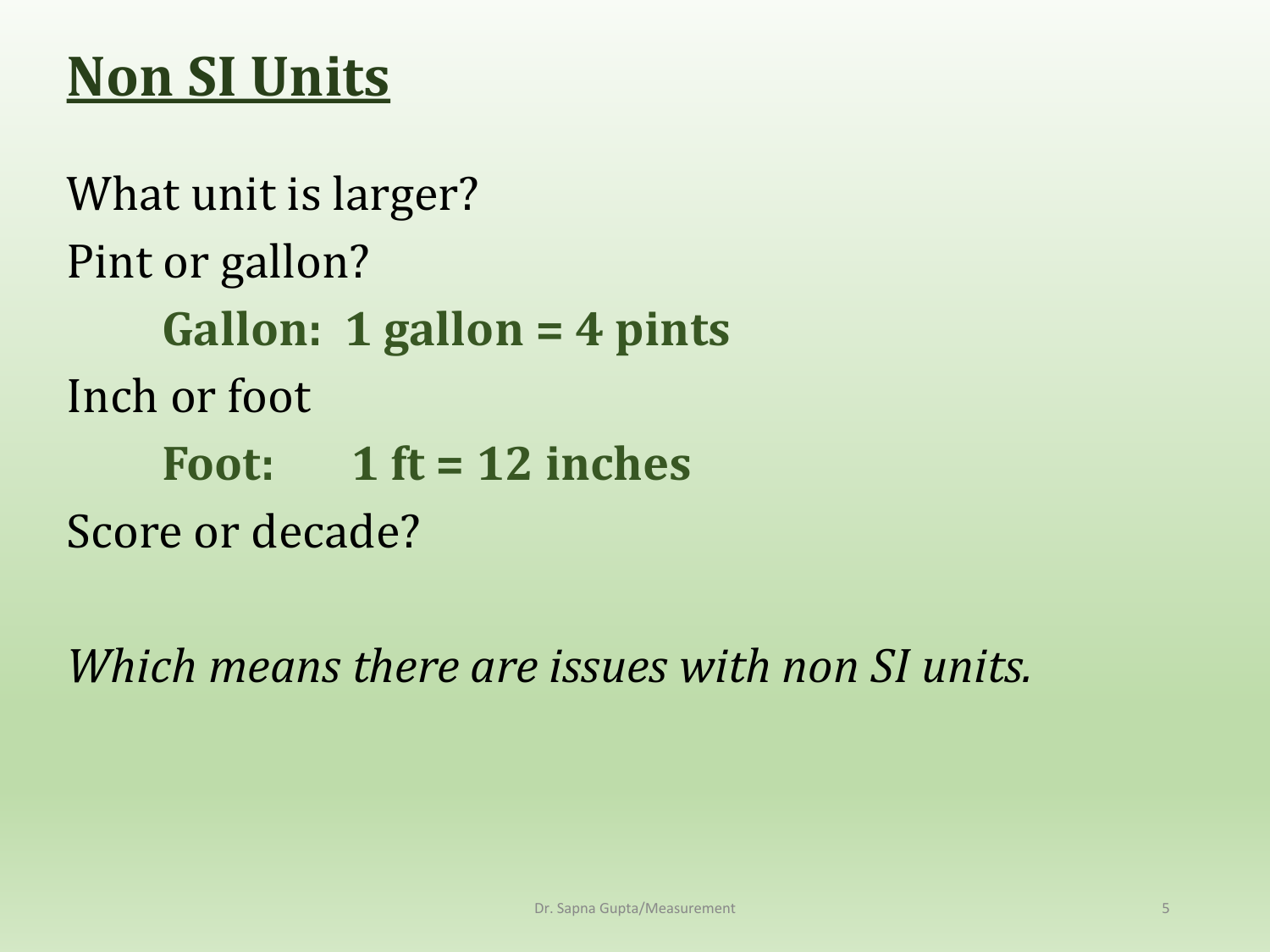## **SI Units**

|                                                           | <b>Prefix</b> | Symbol       | <b>Meaning</b>                         | <b>Example</b>                                    |
|-----------------------------------------------------------|---------------|--------------|----------------------------------------|---------------------------------------------------|
| <b>BaseUnit:</b><br>Liter (L)<br>Meter (m)<br>Seconds (s) | Tera-         | T            | $1 \times 10^{12}$ (1,000,000,000,000) | 1 teragram (Tg) = $1 \times 10^{12}$ g            |
|                                                           | Giga-         | G            | $1 \times 10^{9}$ (1,000,000,000)      | 1 gigawatt (GW) = $1 \times 10^9$ W               |
|                                                           | Mega-         | M            | $1 \times 10^6$ (1,000,000)            | 1 megahertz (MHz) = $1 \times 10^6$ Hz            |
|                                                           | Kilo-         | $\mathbf{k}$ | $1 \times 10^3$ (1,000)                | 1 kilometer (km) = $1 \times 10^3$ m              |
|                                                           | Deci-         | d            | $1 \times 10^{-1}$ (0.1)               | 1 deciliter (dL) = $1 \times 10^{-1}$ L           |
|                                                           | Centi-        | $\mathbf{C}$ | $1 \times 10^{-2} (0.01)$              | 1 centimeter (cm) = $1 \times 10^{-2}$ m          |
|                                                           | Milli-        | m            | $1 \times 10^{-3}$ (0.001)             | 1 millimeter (mm) = $1 \times 10^{-3}$ m          |
|                                                           | Micro-        | $\mu$        | $1 \times 10^{-6} (0.000001)$          | 1 microliter ( $\mu L$ ) = 1 × 10 <sup>-6</sup> L |
|                                                           | Nano-         | $\mathbf n$  | $1 \times 10^{-9}$ (0.000000001)       | 1 nanosecond (ns) = $1 \times 10^{-9}$ s          |
|                                                           | Pico-         | p            | $1 \times 10^{-12} (0.000000000001)$   | 1 picogram (pg) = $1 \times 10^{-12}$ g           |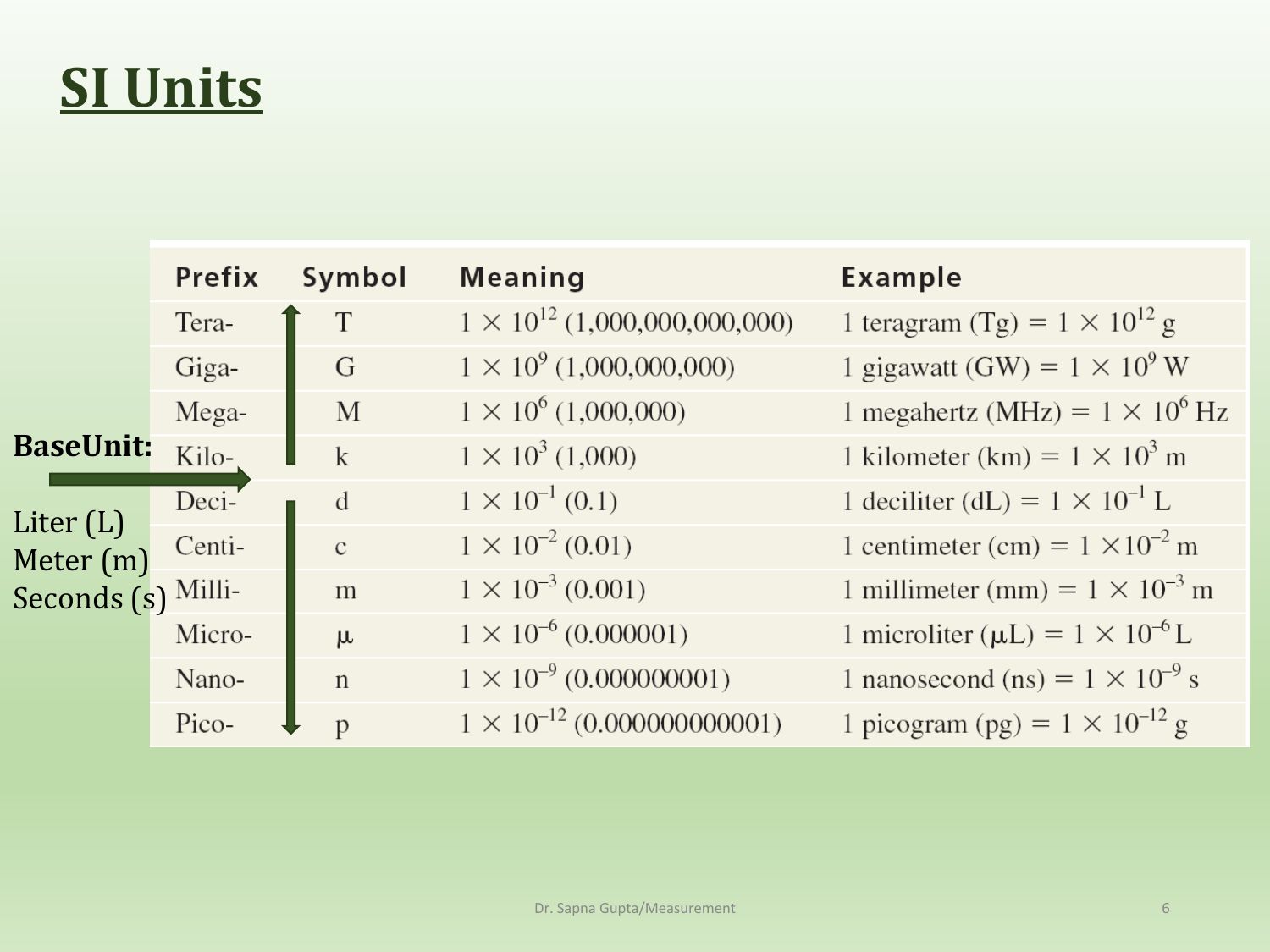### **Scientific Notation**

- The representation of a number in the form  $A \times 10^n$ . Where A should be >1 and < 10 and n is an integer
- •Every digit included in A is significant.

Example: Write the following numbers in scientific notation: 0.000653 350,000 0.02700

Answer:

 $6.53 \times 10^{-4}$  $3.5 \times 10^5$  $2.700 \times 10^{-2}$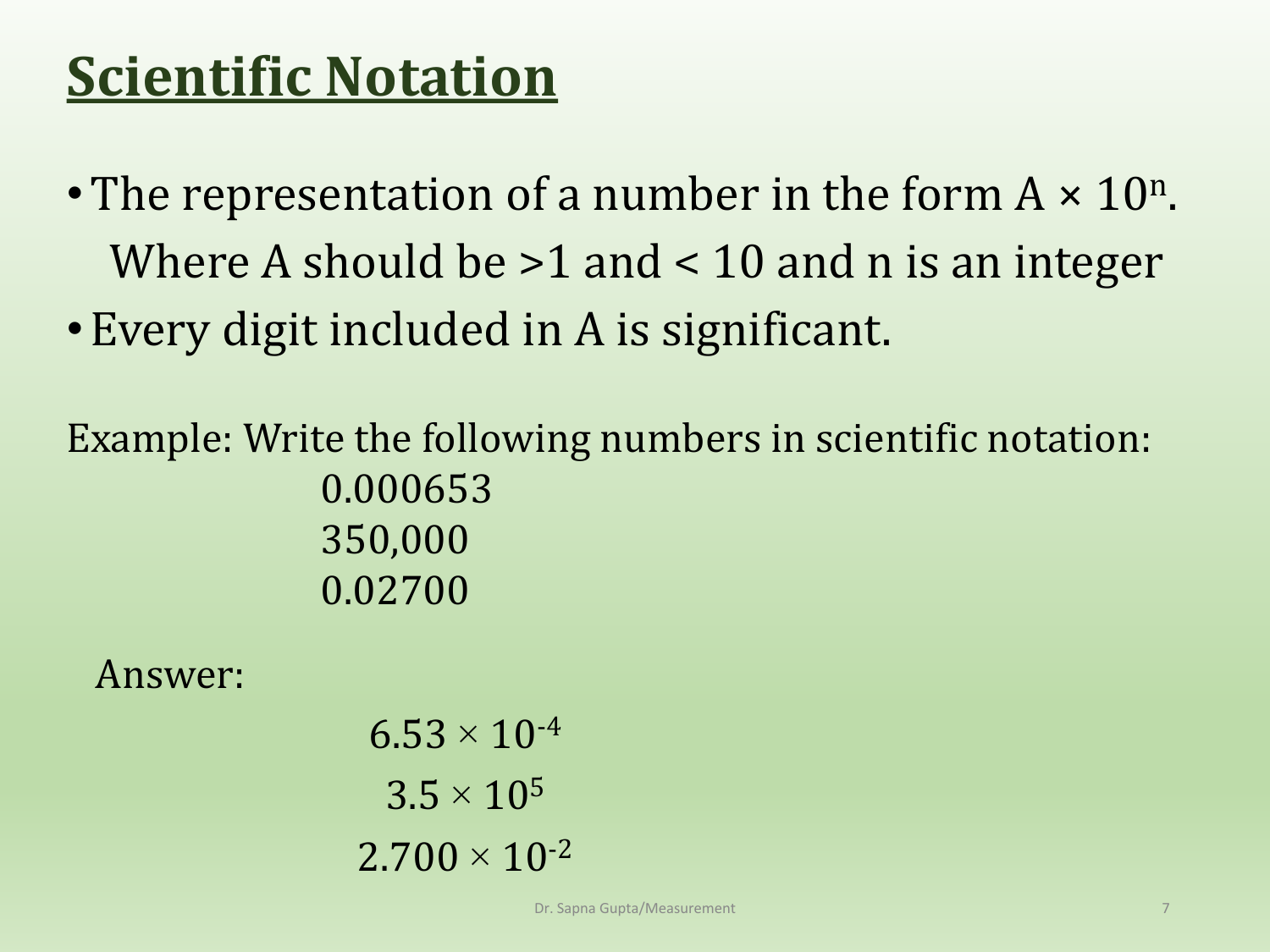## **Using Units with Scientific Notations**

Example: Write the following measurements without scientific notation using the appropriate SI prefix:  $4.851 \times 10^{-9}$  g = 4.851 ng

 $3.16 \times 10^{-2}$  m = 3.16 cm

 $8.93 \times 10^{-12}$  s = 8.93 ps

Make the following conversions using scientific notation: 6.20 km to m =  $6.20 \times 10^3$  m 2.54 cm to m =  $2.54 \times 10^{-2}$  m 1.98 ns to s =  $1.98 \times 10^{-9}$  s 5.23 µg to g =  $5.23 \times 10^{-6}$  g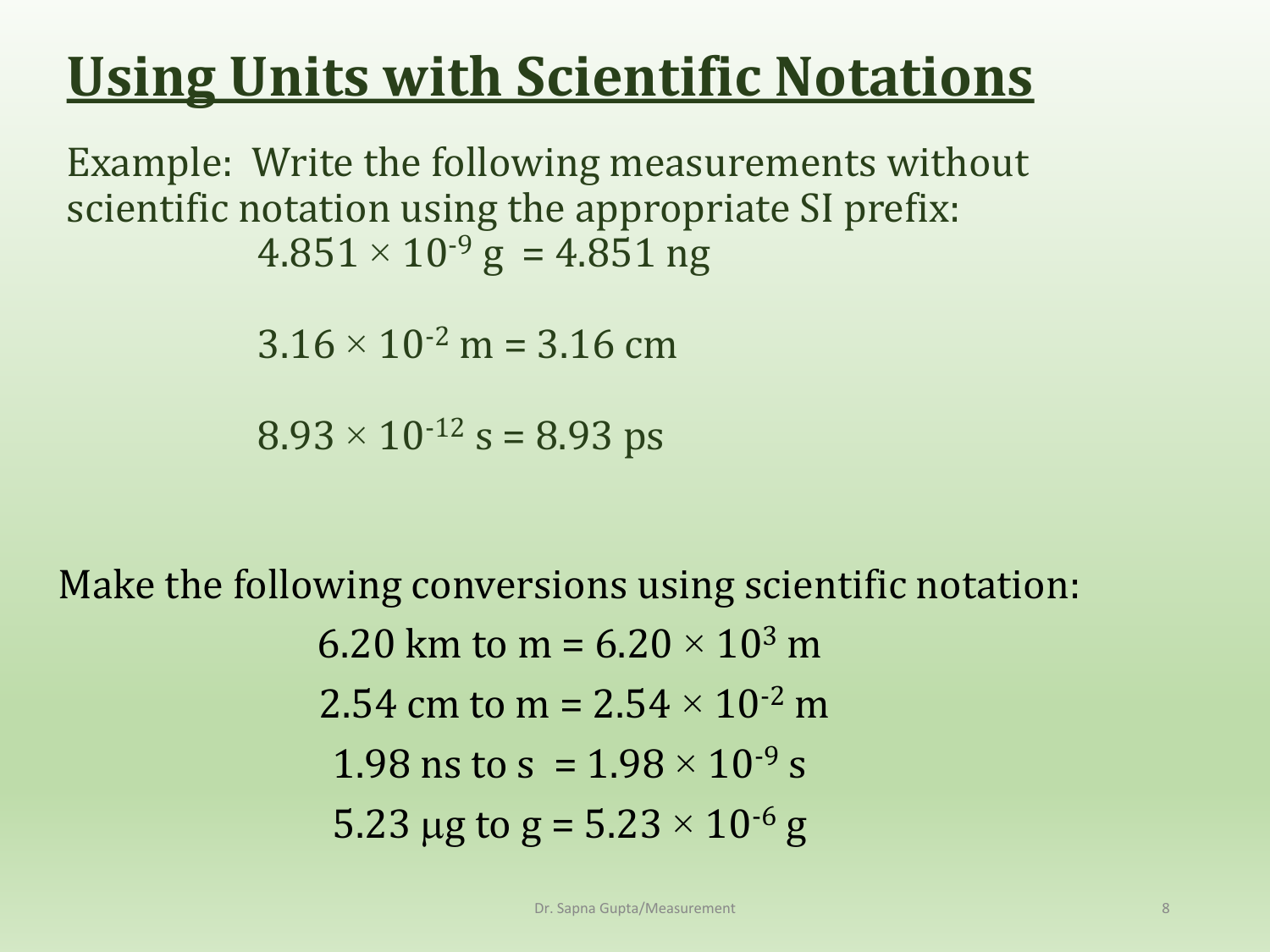#### **Measurement**

Measurements can be Precise or Accurate Precision: measured values close to each other Accuracy: measured value close to actual value



both accurate and precise not accurate but precise neither accurate nor precise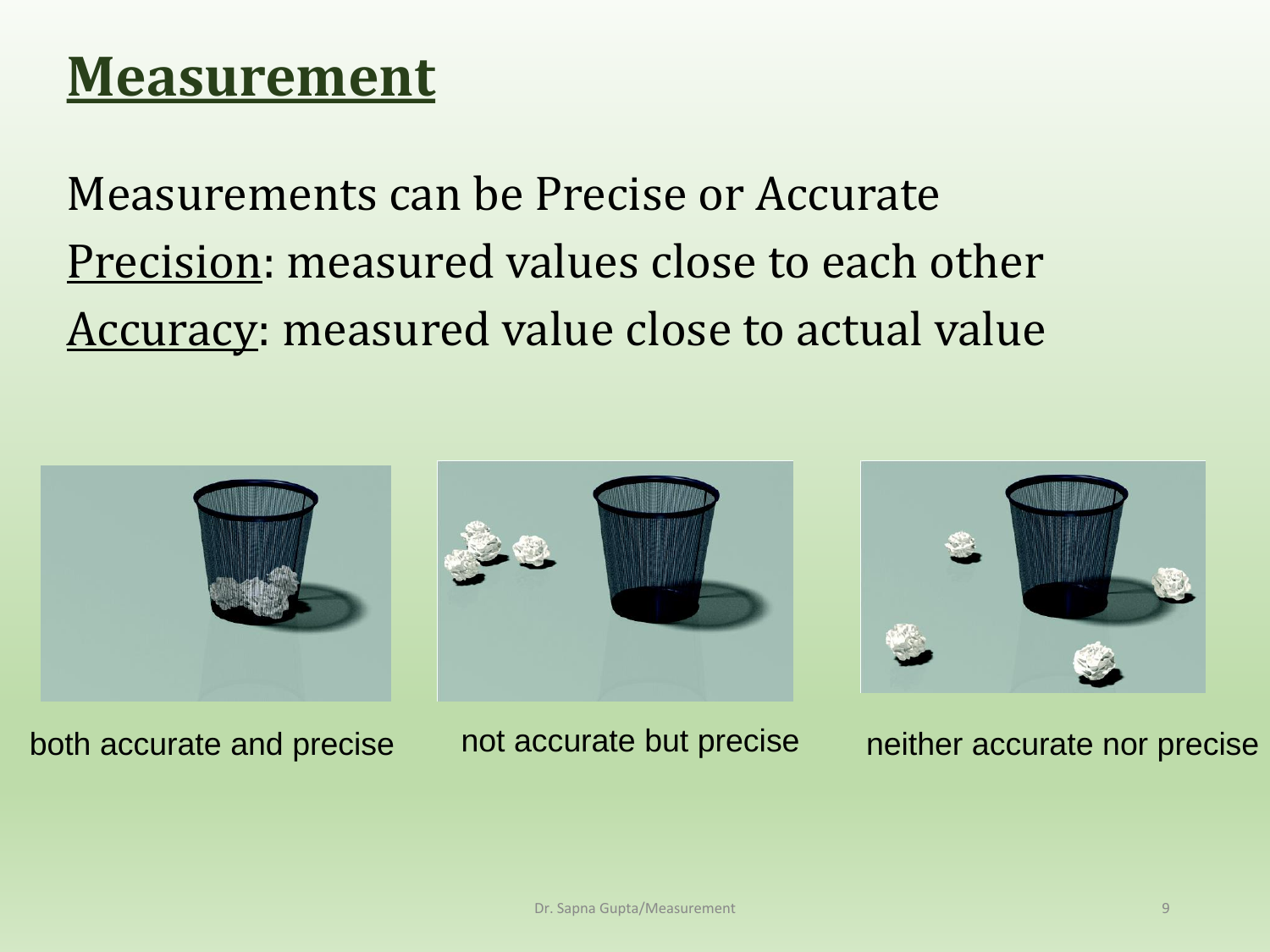#### **Significant Figures**

5.12 g or 5.124 g

Those digits in a measured number (or in the result of a calculation with measured numbers) that include all certain digits plus a final digit having some uncertainty.



5.7 cm

(The tenths place is estimated)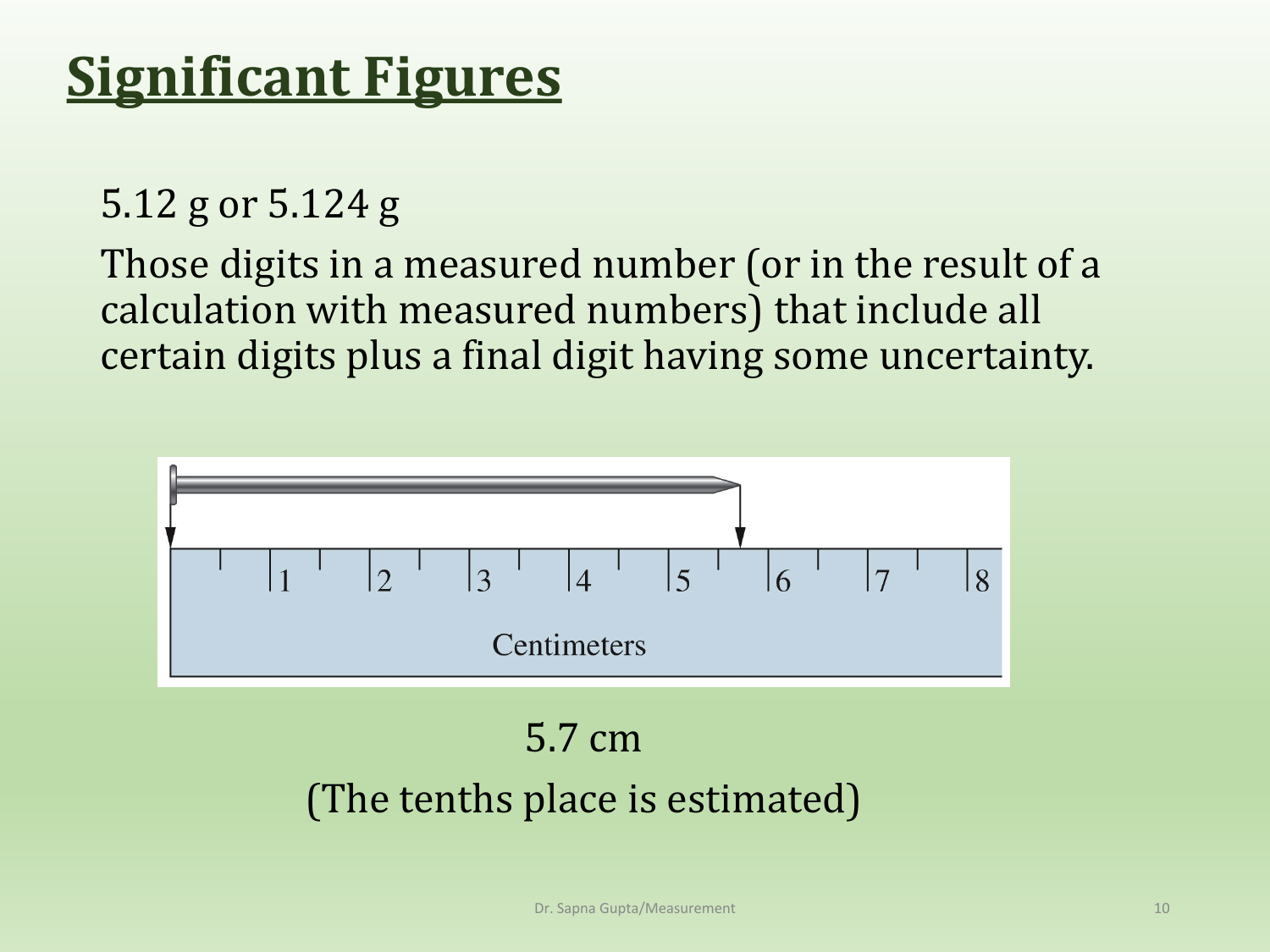## **Guidelines for Significant Figures**

We need some guideline because in calculations you can have different data of different sig figs;

e.g. in calculation of an area: 1.2356 m x 1.95 m = answer in how many sig figs?

First you need to find how many sig figs you have for each measurement and then do the calculation.

- 1. Any non-zero digit is significant (1-9)
- 2. Zeros between non-zero digits are significant  $(101)$
- 3. Zeros to the left of the first non-zero digit are not significant  $(010)$
- 4. Zeros to the right of the last non-zero digit are significant if decimal is present (100.00 )
- 5. Zeros to the right of the last non-zero digit are not significant if decimal is not present (100)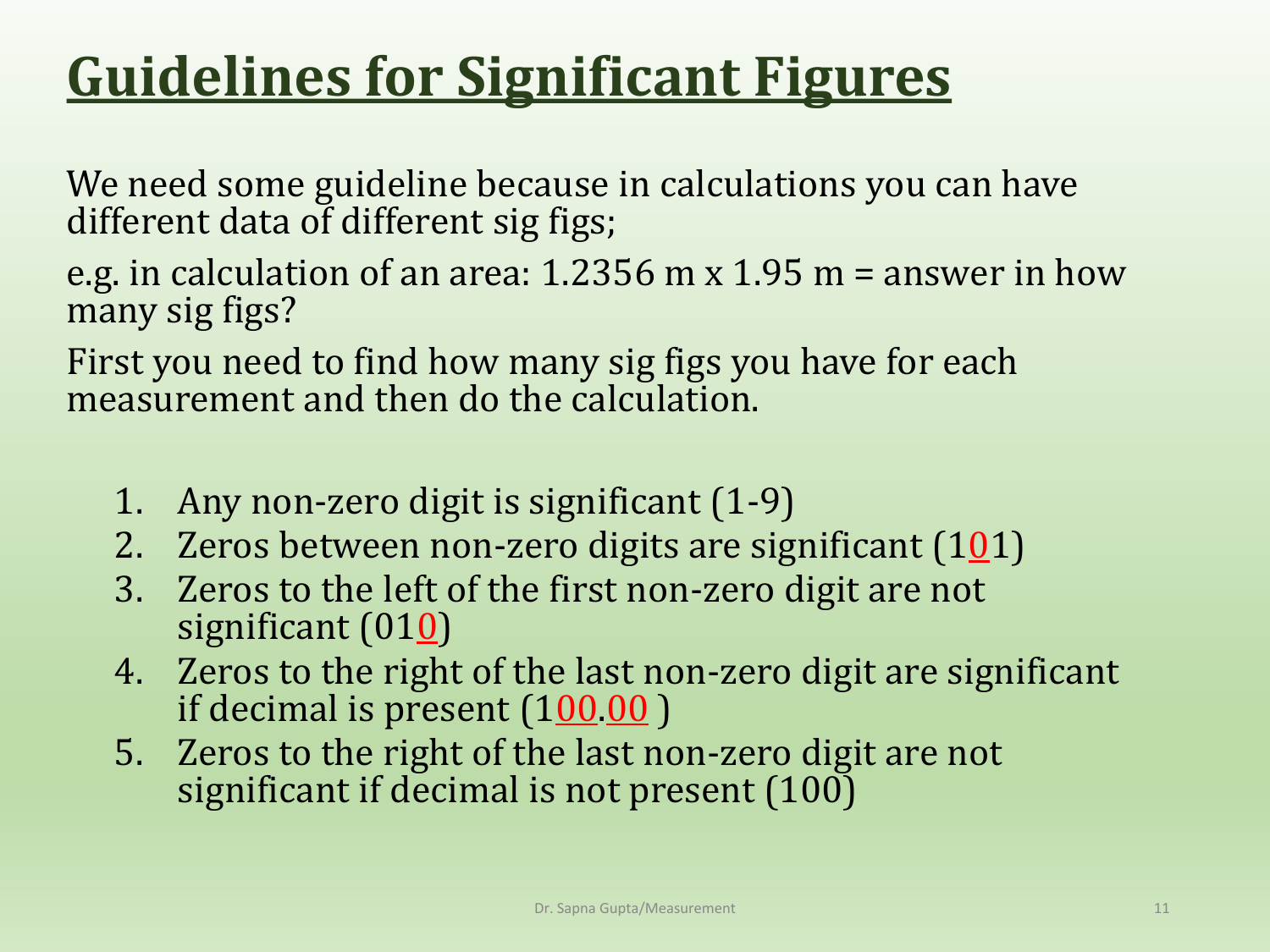#### c.  $0.05930 \text{ kg}$  = 4 sig figs

- d.  $4.380 \times 10^{-8}$  m = 4 sig figs
- e.  $3.100 s = 4 sig figs$

following measurements?

Solved Problem:

- 
- f.  $91,000 = 2$  sig figs
- b.  $0.224800 \text{ m} = 6 \text{ sig figs}$
- a.  $310.0 \text{ kg}$  = 4 sig figs

How many significant figures are in each of the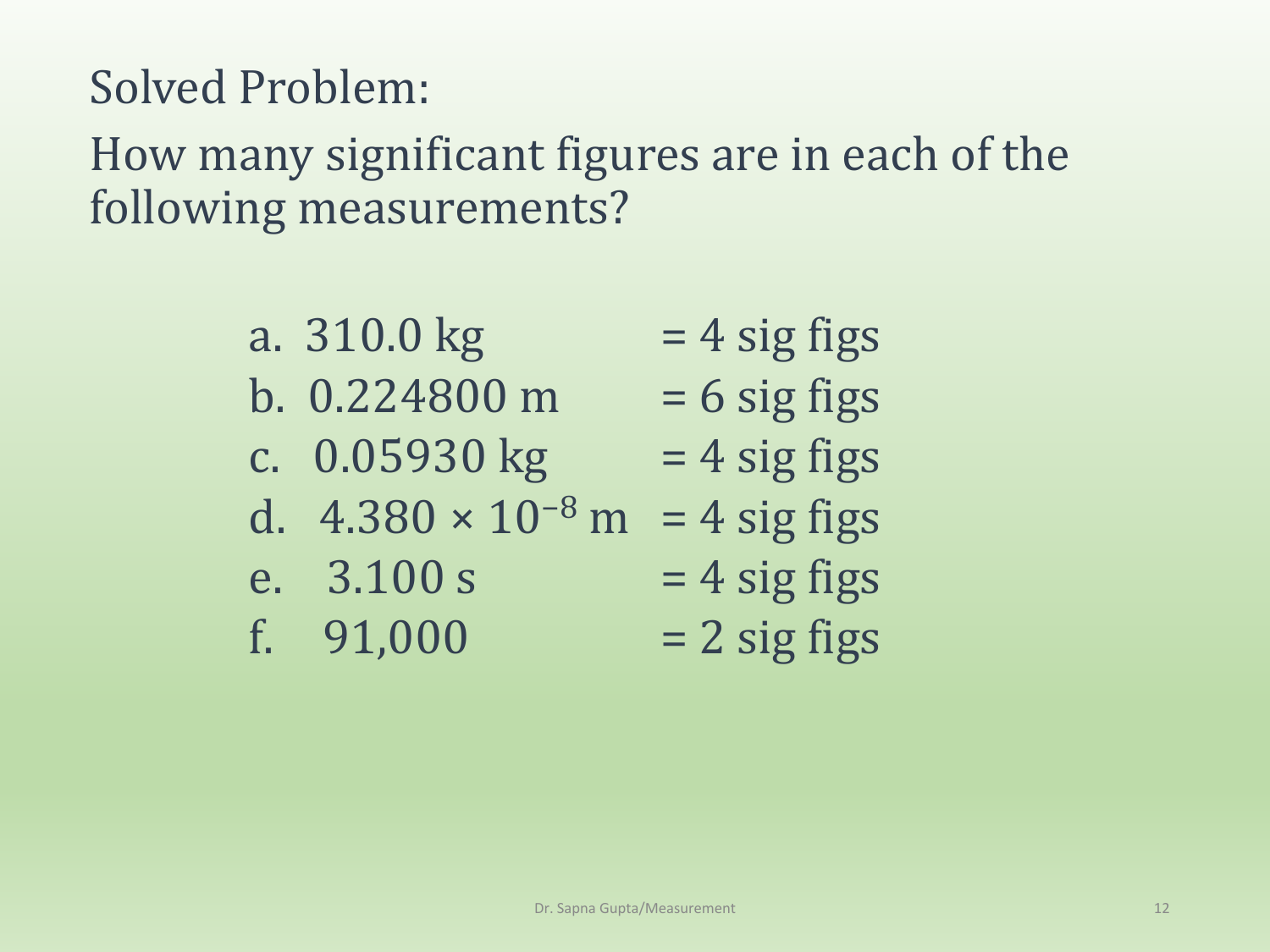## **Calculations and Significant Figures**

• **Multiplication and Division**: find the lowest sig fig and round off to that number.

E.g.  $0.0914 = 0.734383925 = 0.734$ 6 8914 *.* $1.289 \times 7.28$ 

• **Addition and Subtraction**: find the lowest decimal number and round off to that number.

E.g  $0.453 - 1.59 = -1.13700000 = -1.14$ 

• **Rounding off**: Find out the correct sig figs you need then, count from the left to that number, look at the number on the immediate right of the last number and if it is 5 or more than 5 then round off the previous number to  $+1$ ; if lower than 5 then drop that number and all the numbers that follow. **1.289** × **7.28**<br> **1.289** × **7.28**<br> **1.59 1.59** = -1.13700000 = <u>-1.14</u><br> **1.59 1.59** = -1.13700000 = <u>-1.14</u><br> **1.59 1.59 1.13700000 = <u>-1.14</u>**<br> **1.59 1.59 1.13700000 = <u>-1.14</u>**<br> **1.59 1.59 1.13700000 = <u>-1**</u>